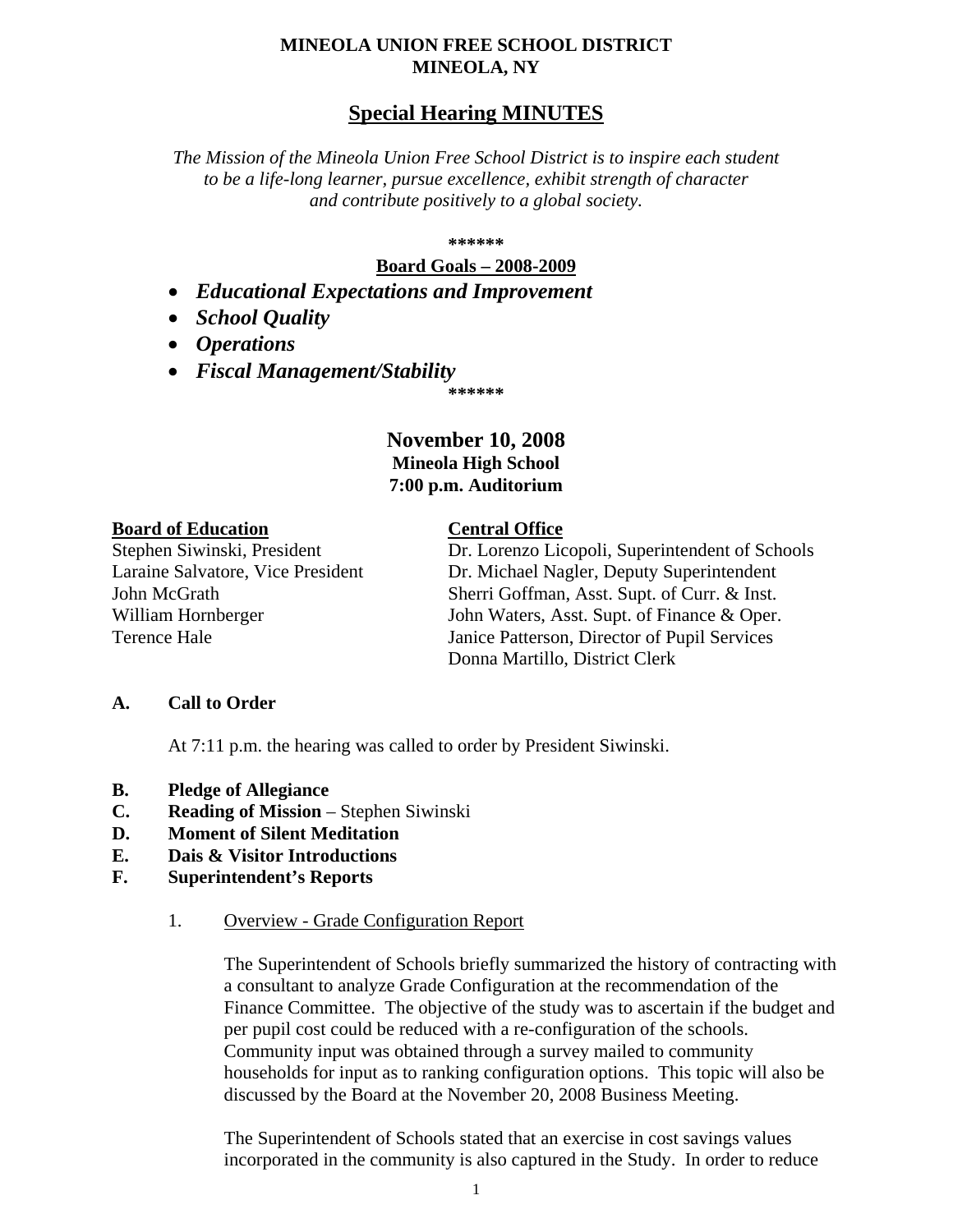expenses and have costs more in line with the County average, 4 to 5 years ago the school district undertook a very aggressive approach to reducing expenses and labor cost reductions in order to preserve small neighborhood schools.

Drs. Fowler and Beni explained the charge given to them by the Board of Education. There were 3 elements involved in the Study: (1) looking at future uses of school buildings; (2) ascertain future student enrollment; (3) improve an increase of program offerings for students.

Dr. Fowler also discussed the following: a student enrollment projection performed by Western/Suffolk BOCES for a 5 and 10 year period; current use of classrooms; current program needs; outcome of focus groups; cost savings available with various options; survey sent to the community (1412 respondents) with their input.

Dr. Beni discussed the following: how the options were developed; cost factors with each of the 6 options, which also included maintain the current configuration; bulk of savings coming from staff reductions; school class sizes; transportation factors; implementation date would differ with each option; estimated savings for each option.

Dr. Beni reviewed the options and discussed the following: schools with the largest capacity for growth; ascertained the projected enrollment by school for capacity of each building.

President Siwinski now opened up the Hearing to questions from the audience.

- 2. Public Comments Regarding the Grade Configuration Report
	- Q: What were the results of the survey? What is the capacity of the MS and HS?
	- R: Dr. Fowler stated that this information was shared with the Board and he listed the options receiving the highest ranking in order:
		- Option 4
		- Option 3
		- Option 6
		- Option 1
		- Option 2
		- Option 5
	- R: Dr. Beni responded that there is no real way to schedule MS and HS at 100% capacity due to the movement of students and need for specific classes. Using a factor of 95% utilization to give crystallization the MS capacity is a little more than 800 and the HS a little more than 1400.
	- Q: Why do enrollment total numbers disagree with total projected enrollment? Why in Option 2 weren't the scenarios 1-2, 3-5, 6-8, and 9-12? What prevented that from being a scenario?
	- R: Dr. Fowler responded that the enrollment numbers vary based on the grade configuration.
	- R: Mr. Siwinski clarified the question as: how did the split occur in option 2? How did the options come about?
	- R: Dr. Fowler responded that these are the original options, but the individual schools at that time were not identified.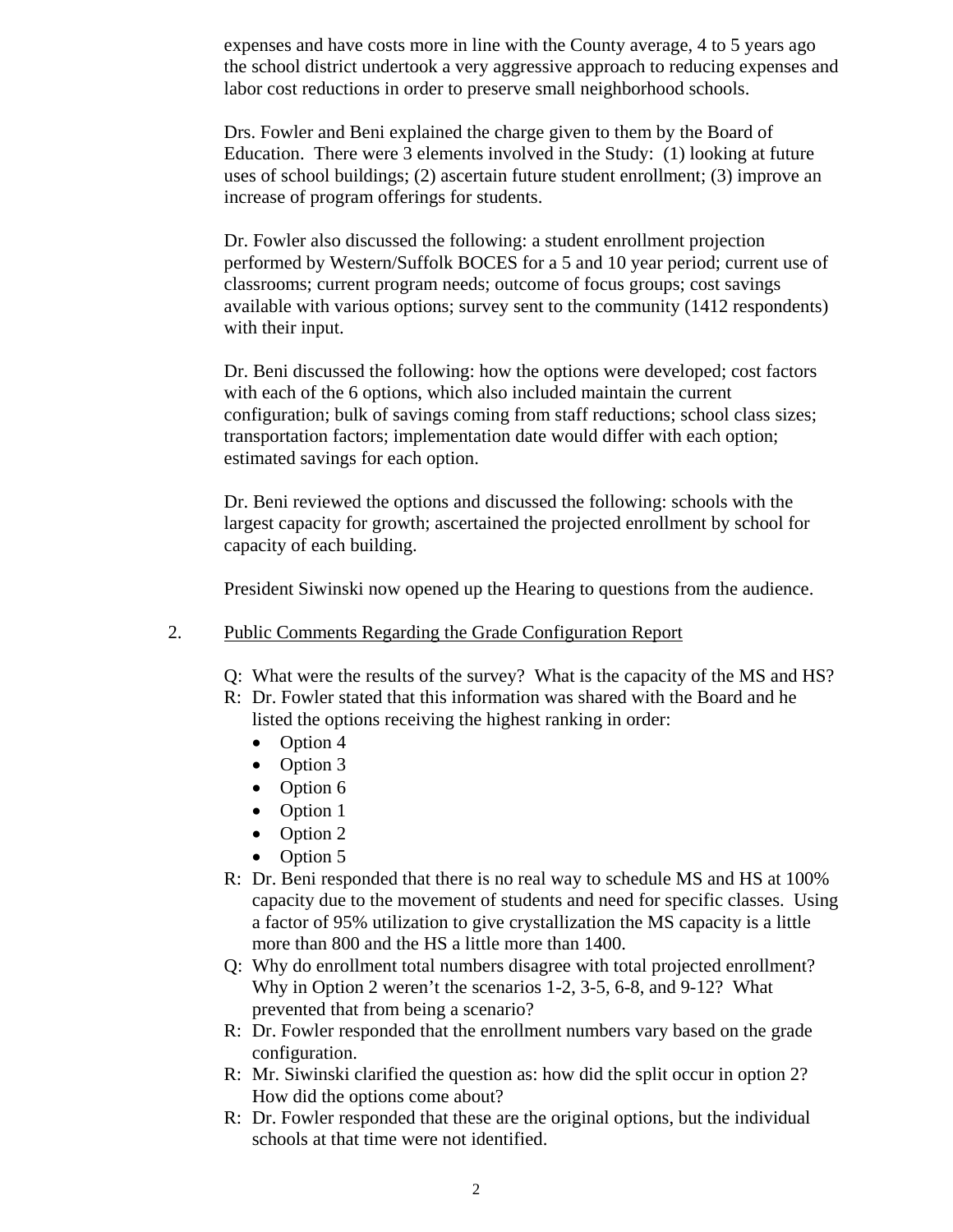- R: The Superintendent of Schools responded that the number of classrooms and square footage were used to identify schools.
- Q: How would the children's psychology be affected with  $7<sup>th</sup>$  graders being in with  $12^{th}$  graders?
- R: Dr. Fowler responded that the issue was addressed in a number of focus groups with staff that work with the children. Size of school research about what average sizes are, how large a school could be, and impact of staff on students. Someone noted that not one of the options was to take all K-5 and put into single school, Middle School would be large enough. The issue of the number of times a child has to change schools and get into a new configuration. In any of these you may be able to maintain program offerings because you have enough staff. The school district has to decide weighing the pros and cons what the impact is going to be on the students. We factored in and reported to the Board a lot of these comments that came from the community that dealt with the issue you are addressing.
- R: Dr. Beni responded that this is the reason the Board has given this opportunity tonight. We advised the Board that around the State and Nassau County there are High Schools 7 to 12, and 8 to 12 as well as a variety of Middle Schools depend on how the staff enables it to happen. Very good staff here very concerned about the children. There are  $8<sup>th</sup>$  graders in many schools, if brought to the High School there would be a need to set up a separate program and wing. Usually change happens in a series of events and the staff plans to ensure that children's issues are addressed. What the district has done here is very tough, economic factors to deal with. They tried to the show district some options to consider. Class size may improve. School aid cuts can devastate a program. Staff are ready, principals are ready and children are ready. Keep children fully apprised as to what is going to happen.  $8<sup>th</sup>$  grade in High School, staff has to make sure to enable children to take advantage of programs. Much more than the numbers, the Board's values are in the proposal. Any changes made, depends on how they are handled with the children being the most critical part. Explore and look at the financial aspect to advance and maintain the program. Middle School teachers ensure that 8<sup>th</sup> grade kids going to the High School, their teachers would go with them. A lot of thought has gone into the process, and timing of the decision is very critical for the district in that your teaching staff is successful. Building staff needs to happen in a thoughtful and well planned, so when September comes around school is ready.
- Q: How can we have staff cuts and still have a sufficient staff?
- R: Dr. Beni responded in a perfect school if you have 160 children 40 40 40 40, and a class size policy of 20 kids in a class, 8 teachers is fine. But life doesn't work that way and 160 children 50 here 30 there, 28 in a grade you really are probably going to have 2 additional teachers. But if they were combined you may not need an additional teacher, or possibly 2.
- R: The Superintendent of Schools responded it was a good example. At Willis 11 sections of K translate, under the current configuration, to 12 13 sections in grade 1. Job here is not to advocate a particular option. Collect information and try to capture what the community values as well as some of the efficiencies that seemed relevant to today's economy that were identified by the Finance Committee 2 or 3 years ago. And insist that the values of neighborhood schools cannot be abandoned. In August/September state economy from Governor and State legislators are challenging. This is going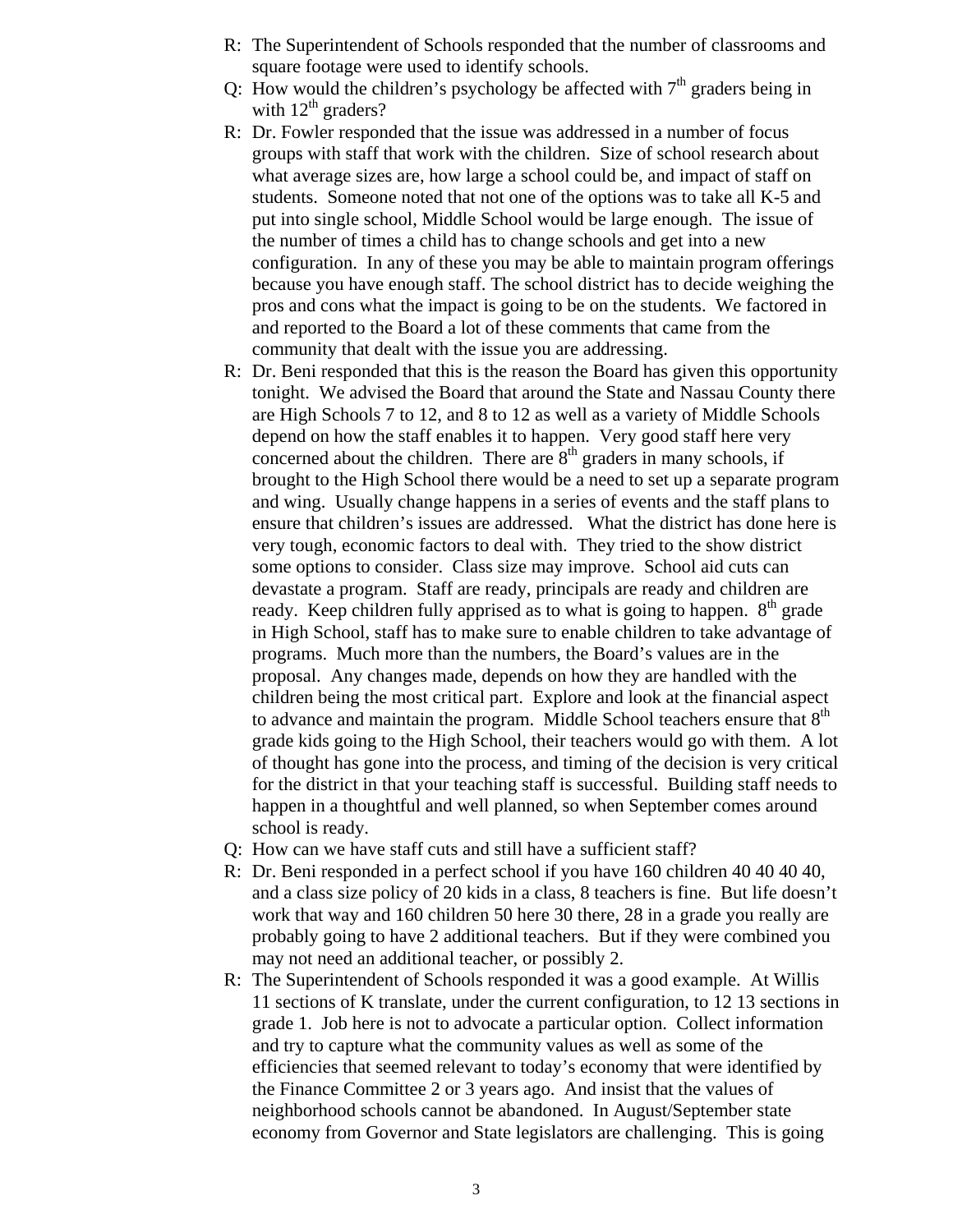to be a very challenging time for the Board to ascertain how to bring forward, and maintain programs and favorable class sizes.

- Q: Closing 2 to 3 buildings? What is the proposal, when? Lease the buildings to who? Possibility of buildings being vacant for years.
- R: The Superintendent of Schools stated there are a couple of options and the leasing of buildings is very great. The Superintendent of Schools stated we have buildings that are all renovated and there is interest from private school providers.
- Q: Where are you going to put the kids in the High School from  $8<sup>th</sup>$  grade? Why not cut administrative staff? He is for keeping the neighborhood schools, transitions are not good. A lot of kids will be bussed.
- R: The Superintendent of Schools stated that transportation issues were factored into the estimates. At one time the High School had 1,600 kids.
- Q: First presentation Drs. Fowler and Beni stated no separate area in the HS for 7 and/or  $8<sup>th</sup>$  graders to go? Do we have cost estimates for maintaining buildings that are not leased? Was a cost per pupil factored in with these scenarios?
- R: Dr. Beni responded that utility costs were factored in, which will be the same. High School principal and staff would have to do some work in preparing a wing. Right now gym, theater, and cafeteria careful planning is needed for that. Keeping the  $8<sup>th</sup>$  grade concept separate from the High School. Core classes could remain as a team and with careful scheduling students can be sent to other areas. They would arrive at High School and leave, major factor to consider. Dr. Fowler stated the cost per pupil varies from \$1,000 per student or less. The Superintendent of Schools stated that our cost now is \$29,000 per student estimate annual savings of 3.9 million they have 2,700 students and subtract that from \$29,000.
- C: We are about to crack the \$30,000 per student mark. The Governor is begging Washington to bailout the state. The community is looking at double digit tax levy next year. There is no projection of revenue for these buildings.
- Q: Did the district project revenue for each of these buildings? Why was it not included?
- R: The Superintendent of Schools responded that until we actually have a bid to lease a building, projecting \$16 to \$20 a square foot leasing revenue it can't be factored. Last year the district was contacted by 2 different agencies to consider leasing space to them if available. If you lease 10 classrooms at 1000 square feet that would be your leasing contract year. Negotiate amount of utilities, pay for maintenance of buildings. If our staff is to maintain the building they would have to pay for that as well. Schools around Nassau County lease, like BOCES, or a day school provider. If we were to lease an elementary school, it would be best suited for a school type organization.
- Q: When these gentlemen met the last time, they said BOCES was a viable lessee?
- C: Most people here want status quo, but look at the economy. He doesn't think business as usual is going to cut it this year and people voting on the budget are not stakeholders, it's the people on fixed incomes. Something has to be done. Estimated per square foot value could be included with savings under each option with a foot note combining revenue with savings.
- C: Has some concern about classroom configuration
- Q: How serious is the savings 3.9 million or 2.9 million to the average homeowner in the district?
- R: The Superintendent of Schools asked Mr. Waters what would the effect be for the Mineola homeowner?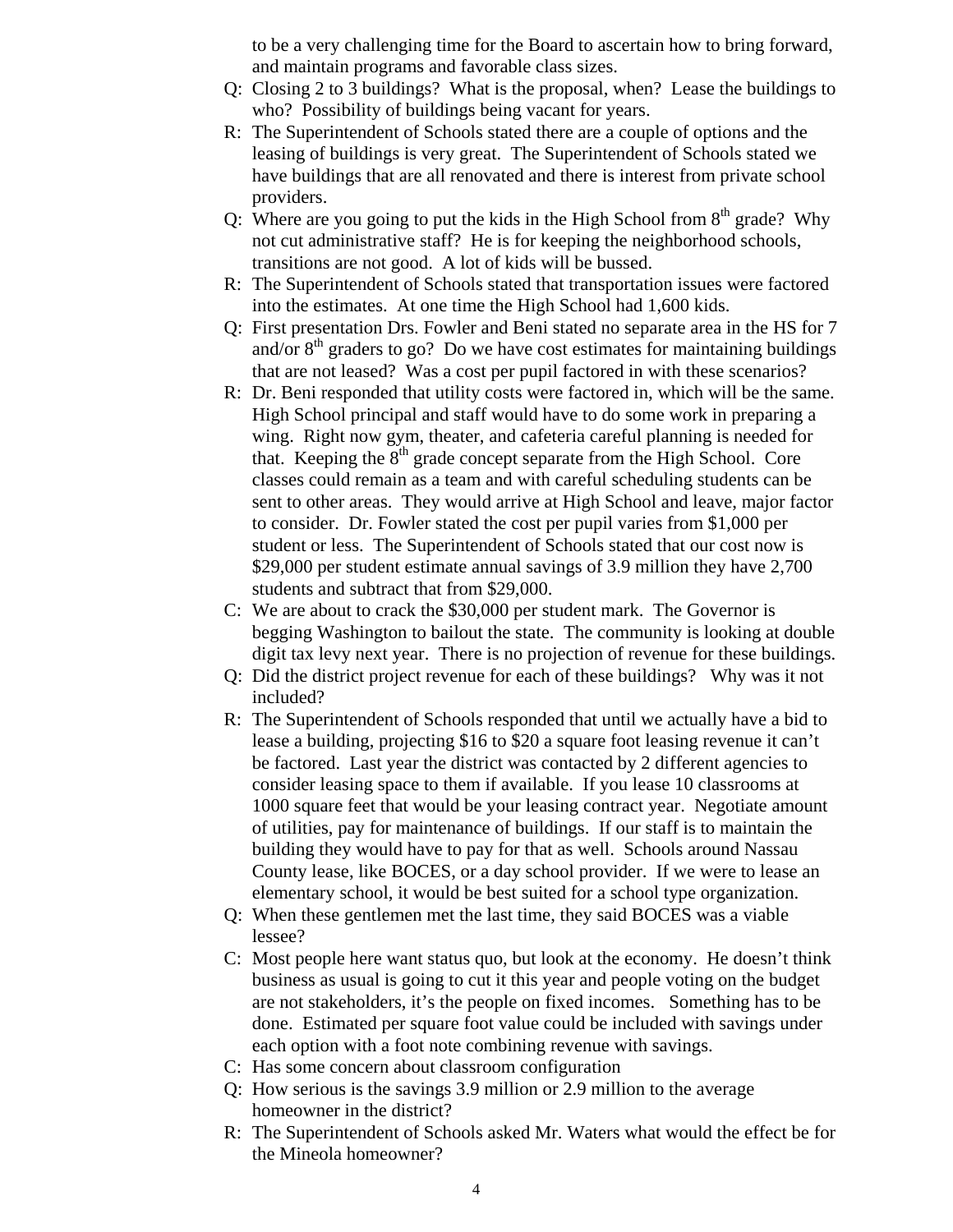- R: Mr. Waters responded that if 3 million dollars was reduced on the expense side and applied that 3 million directly to total tax levy this year, 69 million dollars on a 78 million dollar budget, it's about at 4% decrease in the levy. There are other factors; most of the tax parameters are residential or commercial 94% of 100%. Just take 4% decrease in tax levy apply it to the average Mineola taxpayer, Nassau County average tax of Mineola is \$5200 apply 4% and that would be your reduction. Savings of about \$220 per year divided by 12 months, \$17 or \$18 a month.
- C: That would be at 3 million dollar level, it is unfortunate the savings isn't more because the options are scary.
- R: Dr. Fowler responded that when you talk about savings against tax levy there may be no savings. But there may be a significant State Aid reduction, or change in assessment in Nassau County. And in the district you may be talking about a reduction in the amount of an increase; you must look at it more broadly.
- C: A resident was concerned about the accuracy of the enrollment figures under the various options. Add up option 1, enrollment is 2648 students. Add up enrollment in option 2 and it's 2680 students.
- Q: A resident questioned the enrollment figures in option 1 and 2 and asked what happened to 32 students?
- R: The Superintendent of Schools responded that they are estimates projected for 2009-10 school year. In the course of transcribing the different configurations an error was made.
- Q: Was this report done by Drs. Fowler and Beni?
- R: The Superintendent of Schools responded that the district put together projected enrollments based on the configurations being proposed.
- Q: If the projected enrollments are wrong would the projected savings be wrong?
- R: The Superintendent of Schools responded, no, the savings would remain the same.
- Q: How is that, he doesn't understand?
- Q: Enrollment figures are different; is it an error?
- R: The Superintendent of Schools responded yes. The 2009-2010 school year an error was made in transcribing, taking from one file putting it to another, human error. Estimated annual savings would remain the same because when you create a configuration it creates a different staffing pattern regardless of it.
- Q: Are there any other errors in the report?
- R: The Superintendent of Schools responded just the enrollment projection.
- C: Imperative that the Board of Education either close 1 or 2 schools. Years ago schools were closed and his children moved with each closing, 1st Willis then Cross. Emotions ran high and his children's education was not affected. Previous Board was irresponsible in signing new contracts at 7 to 8% raises. No longer to continue to pass budgets which reflect additional funding when our schools are running at 65% capacity. The savings will help offset future increases and expenses. It is time for the Board to do the right thing.
- Q: How much of the buildings' square footage is utilized?
- R: The Superintendent of Schools responded that the square footage is the total of the building. 65% used in a day. If your class is used for 5 periods, 60% is utilized. If used all nine periods 100% is utilized.
- C: The cost of most houses in the community average 400,000 and 600,000 dollars.
- Q: How does our school tax compare to that dollar amount in Nassau County?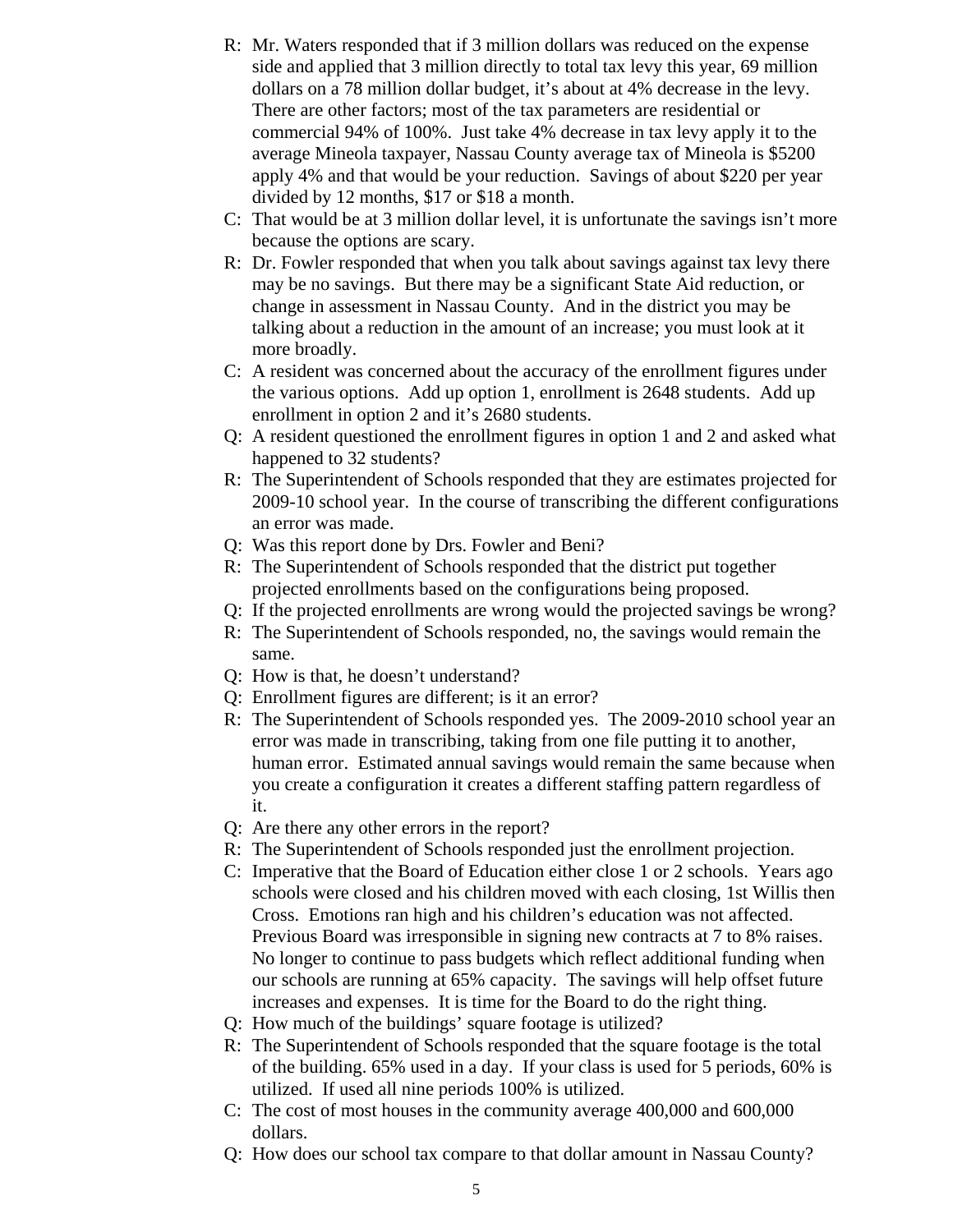- R: Mr. Waters responded that he was not sure if it was in this current year or last year's budget of where Mineola was ranked in terms of other districts. Mineola was  $4<sup>th</sup>$  or  $5<sup>th</sup>$  lowest in schools taxes in Nassau County.
- Q: If we were to look at these elementary schools, put one up to lease, which building would fetch highest revenue?
- R: The Superintendent of Schools asked if under these scenarios, Hampton and Cross.
- C: Willis would make less money? Each building under these options Willis would fetch most money if we were to lease a school.
- R: The Superintendent of Schools responded that all buildings are in good shape and 16 to 20 dollars still applies to Willis as Hampton and Cross. If we were to sell a building then Willis would be more marketable
- C: I hope that never happens
- R: The Superintendent of Schools agreed.
- C: Keep in mind that the net raising of our taxes may be decreased in light of the fact that we may be re-apportioning some of the schools and some of the space. But look at current economic situation in the real estate market and went on the presumption that schools, based on each scenario, were not rented, sold, or occupied, (left vacant).
- Q: Would this really be worth it?
- Q: What would be the net net cost to us versus profits in implementing these programs?
- R: The Superintendent of Schools responded we would have to maintain the buildings, energy requirements, and security whether leased or vacant.
- Q: Was it factored in to maintain empty buildings?
- R: Dr. Beni responded that they assumed that you would be paying same utility costs and overhead.
- Q: If we project same expenses, why are we moving the kids out? What are we saving?
- R: Dr. Fowler responded that operating costs of staff is where the savings is. In 1980s a number of school districts went through a period of consolidating school buildings due to declining enrollments and lessons learned, don't sell, maintain the buildings. There were districts that saved millions of dollars over a period of 15 to 20 years.
- C: Stated several concerns. She has lived in Mineola her whole life, experienced being moved out of Cross when it closed years ago. Costly for the district going from a school to Police Academy and back to a school again. Chaminade does not pay taxes. If we are going to pay or lease we will pay tax on them as well. As a mother and parent who sat in on her children's classes she views the teachers as wonderful. Seen daughter's teacher with 18 children and having to deal with special ed and ESL children. These are her students who require extra attention. You cannot take a classroom of 28 kids, that is not homogeneous, and say it is okay.
- R: The Superintendent of Schools stated that under these configurations class sizes are more or less the same. At last week's Board meeting he presented scenarios for cost reduction. What you are referring to is a whole different proposal. The Board directed him to do a cost containment report in the event they needed to reduce expenses for the 2009-2010 school year. That is not part of the Grade Configuration.
- Q: How many children are in a class if 2 schools are closed?
- R: The Superintendent of Schools responded that class size would be the same and you would probably not have 13 and 14 class sizes but it would be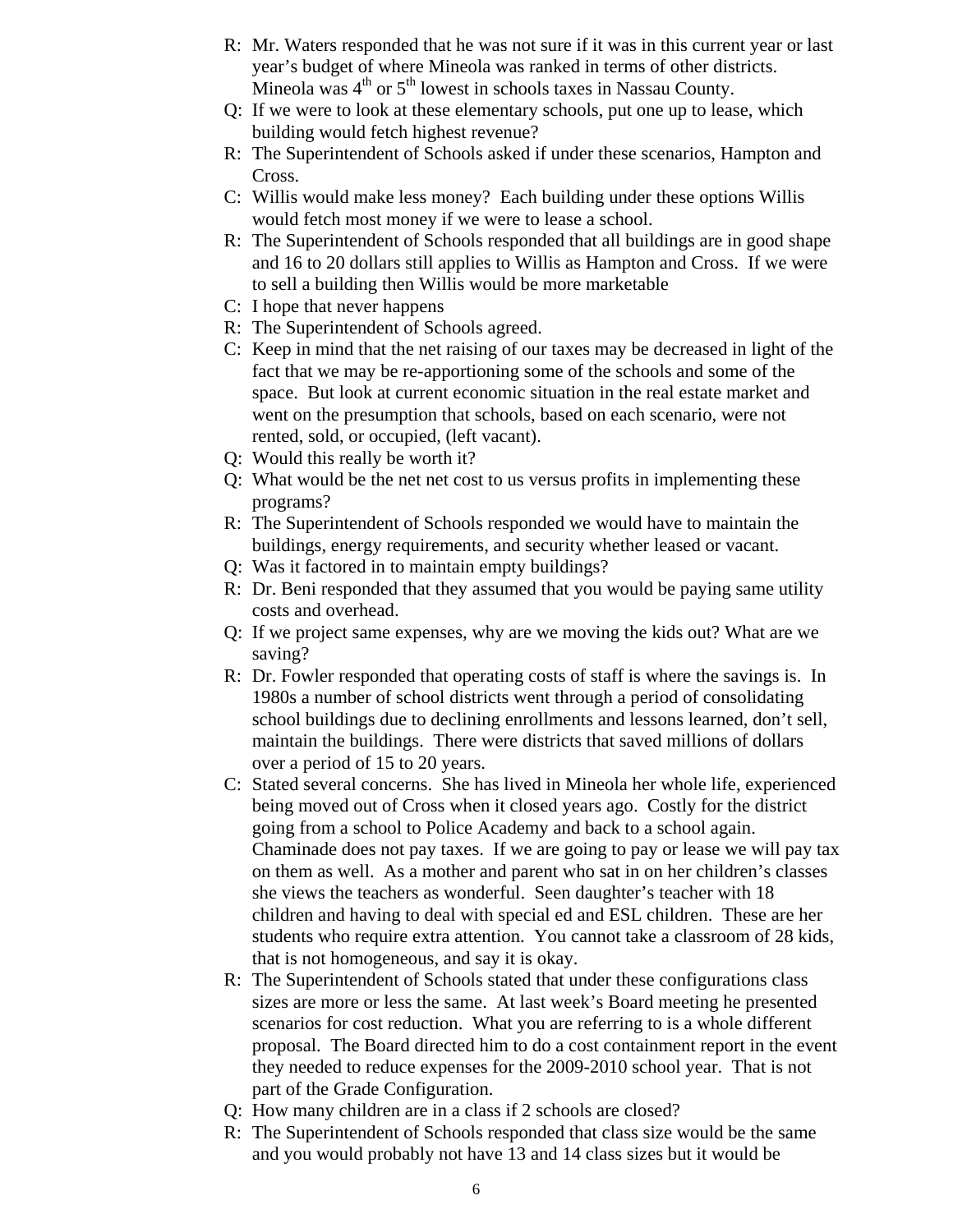equalized because there would be 5 to 6 sections in one building and classes would be between 19 and 21.

- C: Knows many parents who will not be able to send their children to parochial school. At Jackson 7 students came in at the beginning of the year and a new class was formed. The current economic situation, you can anticipate that will happen again this year. Felt closing 2 schools without projecting the possibility of getting additional students from parochial would be premature. She teaches Art at the High School with 2 teachers teaching at the same time, that room is 100% utilized. Mineola is a wonderful place to teach, live and raise your children. She understands the economic situation and it needs to be looked at in a different way. If one school is to be closed it should not be sold, but leased, and is against putting  $7<sup>th</sup>$  and  $8<sup>th</sup>$  graders into the High School. As a parent and teacher, closing schools is not the only option. She passes her budget because her kids come first, her district comes first.
- R: Dr. Beni responded that private school projections were studied, which BOCES conducted for the district, 20% of Mineola students attend private and/or parochial schools. Even if 10% came back to the public school the capacity is still maintained. It is a variable that can not be projected.
- C: All involves money. Education is not a business. What is good for children is not necessarily cost effective. The district has a low student/teacher ratio. He does not believe this reconfiguration of class sizes would be the same as we have now.
- C: He wants to make sure that everyone on the stage is looking out for the children's benefit. He looks at the budget and is sure there are some things he does not understand, i.e. \$72,000 for public relations. That may be a valid expense. We want the district's name out there and want to be known for our education. What Mineola is known for affects property values. Is it worth losing a reputation of a great district to save \$12 a month? He understands people on a fixed income are taxed further and further. It is difficult for everyone.
- Q: Inquired if Dr. Fowler received a proposal he made to the Board regarding grade configuration? Have you considered it? Will a map of the district be provided at the next Board meeting where grade configuration will be discussed?
- R: Dr. Fowler responded yes he received the proposal. They found it similar to other options that have already been studied.
- R: The Superintendent of Schools responded that a map of the district will be at the next Board Meeting on the  $20<sup>th</sup>$  of November.
- C: He stands by his proposal in going down to 6 schools. Amount of residents in this community that have children attending schools vs. the amount of parents here tonight is overwhelming. We have a very knowledgeable district as far as voters are concerned. If we don't do anything, he doubts the budget will pass. The taxpayers vote on the school budget as every district on L.I., and we will get hit. We have to do something.
- C: Long Island services 17% of students and receives only 13% in State Aid.
- Q: Instead of looking at plans in cutting schools what are we doing to get Long Island's fair share of State Aid?
- R: Dr. Beni responded that State Aid is inappropriately given out. It's based on fundamental assumptions statewide that have been the result of political deals over 100 years. NYS measure's wealth on the value of property and income, and there is a factor called the Combined Wealth Index. We all live in an area where income and property values are substantially higher than statewide.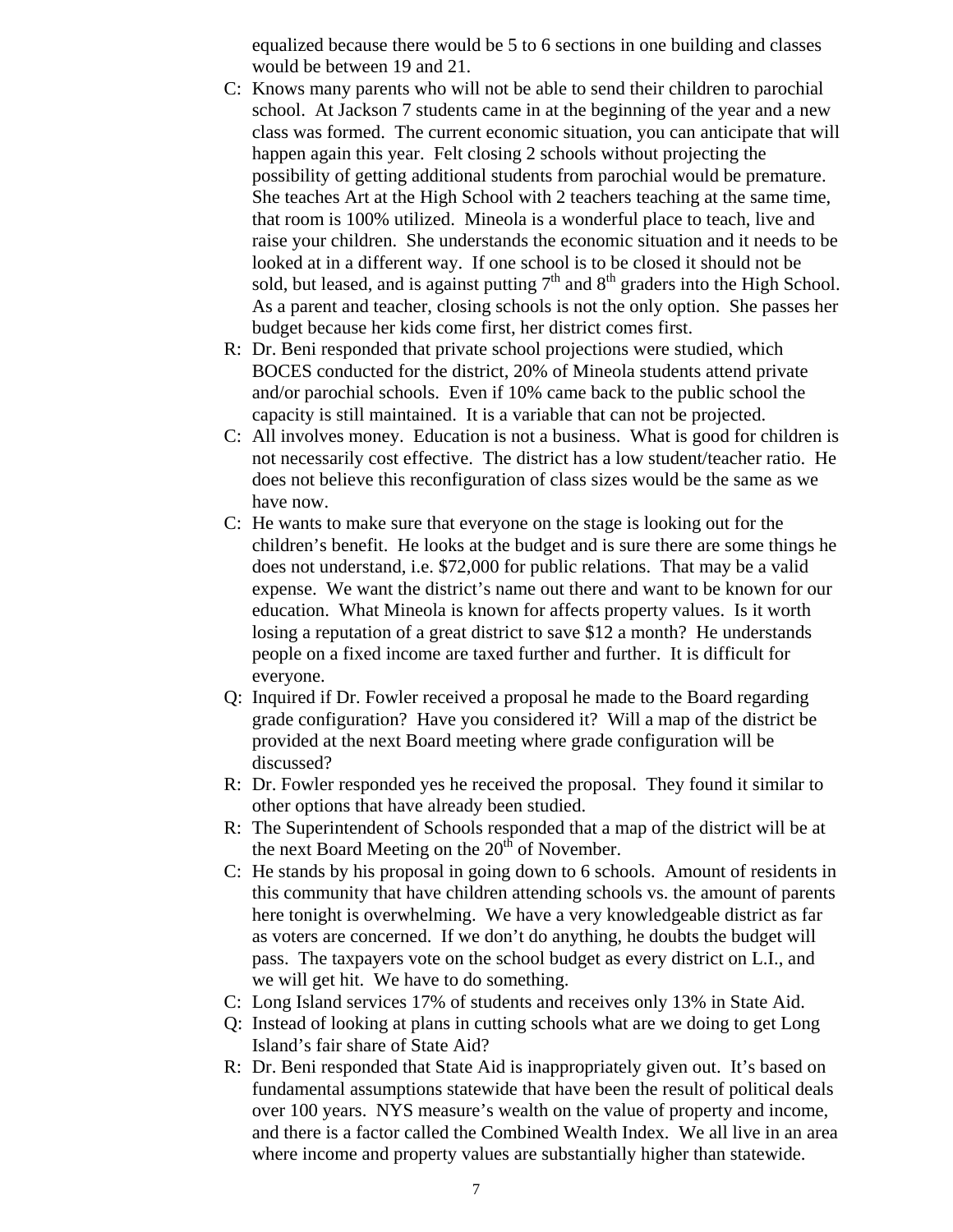Several challenges, several reports fundamentally, at the end of the NYS budget, the leaders of each house has "shares" and last year ½ of L.I. did a lot better. "Shares" ensures that you will get only a certain % of the aid, no matter what the need. NYC receives less than their % of students in the state. Decades have been spent fighting this unfairness.

- R: The Superintendent of Schools interjected that Mineola is considered a high wealth district as most schools in Nassau and Suffolk County. We have tried to lobby for a cost of living index and to adjust the formula so that income has more weight than the Combined Index. At his previous district they received 50 to 60% of revenue from State Aid. Here in Mineola the total State revenue is about 8 or 9%. It doesn't capture Mineola's financial needs in terms of the rest of the State. The formula is not based on equity.
- C: Thanked the Board, Administration, and faculty because he is happy with the education his child is receiving in Mineola. The discussion tonight is important for taxpayers and school administration is looking at every possible way to keep taxes down.
- Q: It looks like only 16% of the community responded to the questionnaire? Is it because people are not interested, don't care, or are against it?
- R: Dr. Fowler commented that 16% is high and a more typical response would be 10 to 11%. Above average turn out which was reasonably representative of the community, but obviously it is not scientific. This was not a random sample, it was whoever chose to send it in. You have a good number but no idea if it is representative of the community.
- R: Dr. Beni stated that the Board took an extra step in getting as much information as possible included in their deliberations. Drs. Beni & Fowler have lived through enrollment declines and enrollment increases in their own careers. They have closed schools, built and renovated them. This Board's message was to try and get as much information as possible. As the Board gets closer to a decision interest rises.
- R: The Superintendent of Schools interjected that 1400 responded to the survey and 8900 were sent out to residents. 515 respondents were parents or households that had children attending Mineola schools. There are 1700 to 1800 households that comprise our school system, which equals to 2600 kids as projected. That is almost 1/3 of the district's stakeholders. From that perspective the response was high, but he would have liked to have seen more respondents.
- C: Thank you for having the community here this evening. It is the responsible thing to look at ways to make the most out of the resources we have. He does not like to say no until he hears viable options. Aside from a small savings or gain, it does not seem a tremendous value if 1 or more schools are closed. No one has spoken about the instructional benefits or achievement gains from this. Research is out there that shows small class sizes equal better achievement. Smaller schools equal more effective professional learning communities among the teachers and Administrators within the schools. Emotion cannot be separated. Education is not a business and what is beneficial is not necessarily cost effective. In order for this district to have excellent instructional programs we have to be equal to or better than the districts surrounding us. Extremely solid elementary and middle education, the closeness you have is a very big part of that. Complimented his principal (Hampton). While the residents we are hearing tonight are not scientific, they are very motivated people who vote for the school budget and the Board, and seem committed to keeping schools open. We trust you to make the best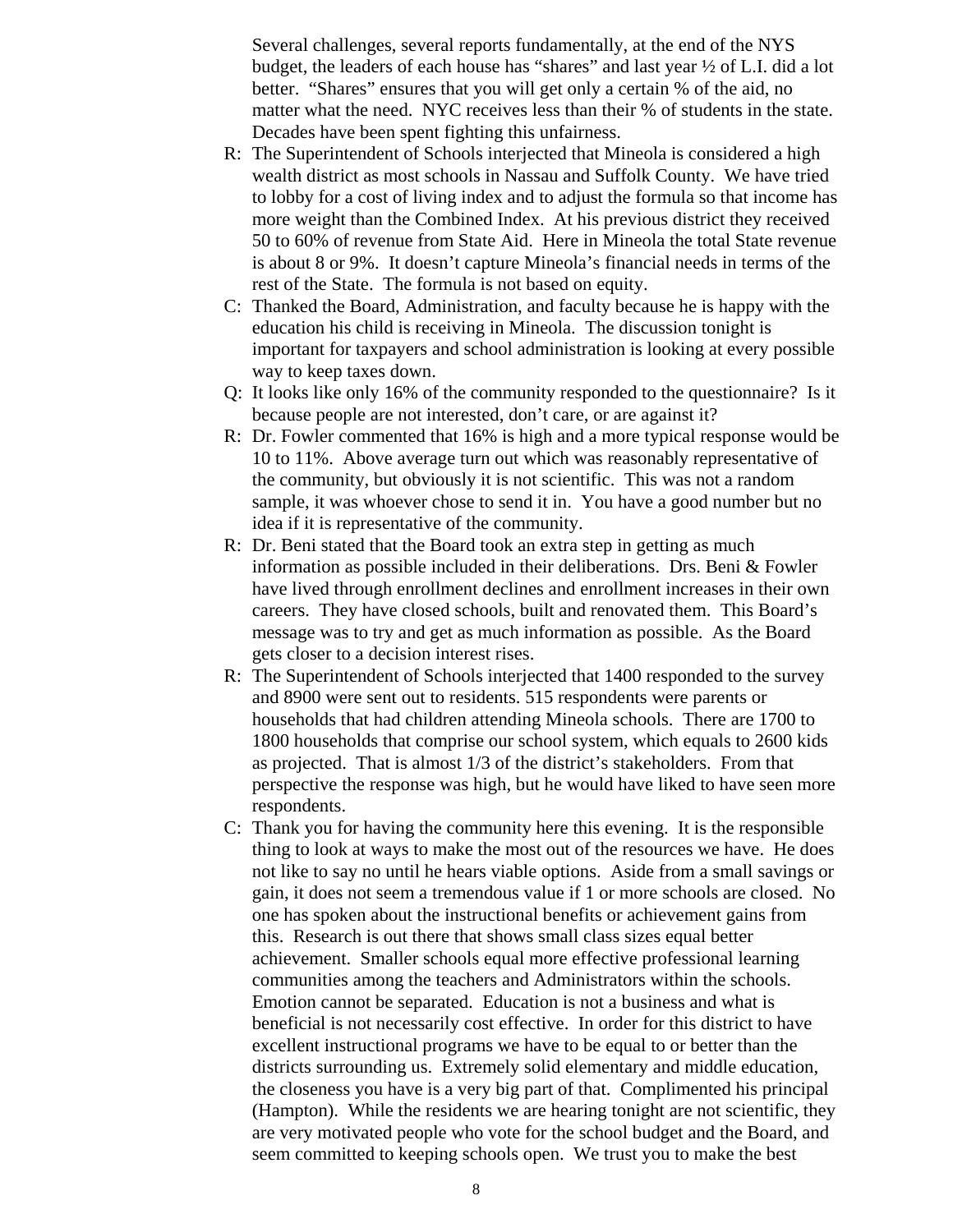decision possible. Important for you to remember what you are hearing from the community tonight, because the way you will vote is where the district goes.

- R: Dr. Beni responded that as people go through the rich narrative of the background of materials one of the goals is to maximize resources across the schools. It may not seem to make sense, but if you have schools too small and are sharing staff among schools it is very difficult to train staff and special resources, Special Ed, ESL across multiple schools for all kids.
- Q: Who is responsible for the final decision or do parents vote on it?
- R: President Siwinski responded the Board of Education.
- C: Once you vote it goes into the budget and then we vote.
- R: President Siwinski responded yes.
- C: The Board has final say.
- R: Ms. Salvatore responded that the Board can be contact by phone or e-mail.
- Q: Will the Board reveal their decision before they vote?
- R: President Siwinski responded probably not.
- C: Hampton and Cross are in all scenarios to close. When you said scenarios she thought there would be several scenarios.
- Q: Who made the decision to close those schools?
- C: At previous meetings parents didn't want 7 and  $8<sup>th</sup>$  graders going to the HS and yet only options  $4 \& 5$  don't have them at the HS. Parents overwhelmingly said they don't want them in the HS.
- Q: Who came up with the clustering?
- R: The Superintendent of Schools responded that the options did not change in all presentations as we clarified from the beginning the Board requested them to identify a building. Whichever building was larger and had more classrooms and largest square footage.
- Q: The clustering was based on school sizes?
- R: The Superintendent of Schools responded that between MD and Cross, MD had more classrooms that were bigger, the same between J and H. Not necessarily what the building offered.
- Q: Central locations were not considered?
- R: The Superintendent of Schools responded option 3 in 2 buildings Jackson 1-4 and Meadow 1-4. When they looked at projections they collapsed grades 1-4 in Cross and Meadow into 1 building. Projection at Jackson is 492 which would still be under the threshold in terms of capacity.
- Q: Was the amount of time children spent on a bus considered?
- C: Children from Roslyn at a younger age are coming and going home from school.
- R: The Superintendent of Schools responded that the bus time Pre-K spends going to Wills was about the same.
- Q: Will the results of the survey be released before a decision is made? When a decision is made will the community surrounding that school have access to the results of the study? Will the Board sit and hear concerns of the residents surrounding the schools that will be closed?
- R: The Superintendent of Schools responded that it was an excellent idea.
- O: Is Mineola  $4<sup>th</sup>$  or  $5<sup>th</sup>$  lowest in terms of residential tax rate?
- R: Mr. Waters responded yes.
- Q: What level is Mineola when you combine the commercial and residential tax rate?
- R: Mr. Waters responded that he has not seen information in comparing other school districts in Nassau County by commercial base tax.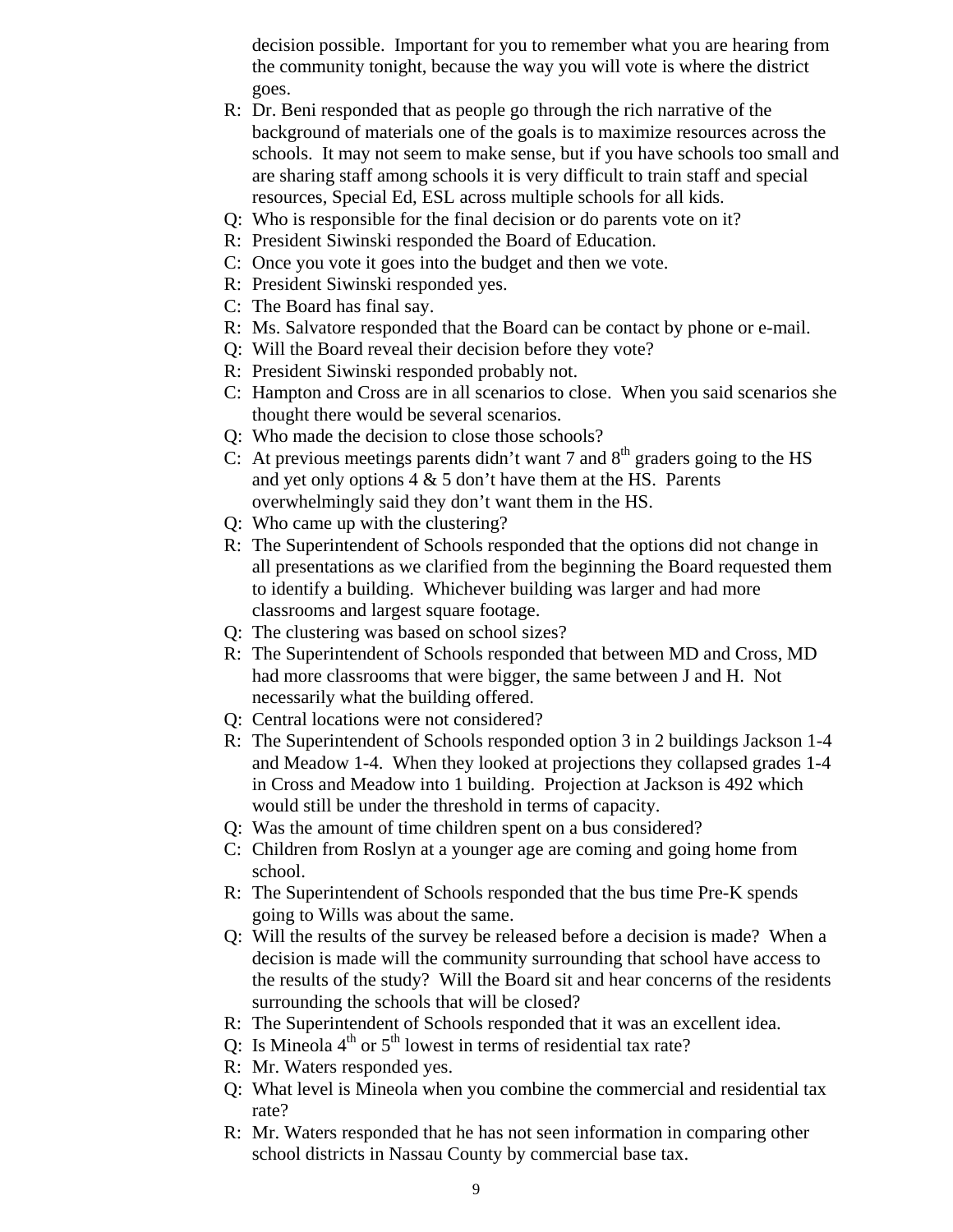- C: We have been told that Mineola has a large commercial base.
- R: Mr. Waters responded correct.
- C: Not one commercial entity was asked for feedback.
- C: Every time you buy something the tax rates are passed along to us. To suggest that Mineola is not paying it is not accurate. Herricks does not have the commerce that Mineola has. Relatively speaking it's a distortion to say we are  $4<sup>th</sup>$  or  $5<sup>th</sup>$  lowest when we are paying commercial base taxes for them.
- R: The Superintendent of Schools responded that is a philosophical political question. The commercial tax base is up in Mineola. When he first came to the district 58% of the tax levy was on residential. Last 7 to 8 years 50/50 in terms of commercial and residential.
- C: Does Jack not know this?
- R: The Superintendent of Schools responded that you asked comparing other school districts. Business looks at a community's population at what the taxes would be. That is what attracts business owners.
- C: Right now the district is about 50/50.
- R: Mr. Waters responded the numbers are about 47% residential and 47% commercial filed with the State. The remaining 6% is spread between apartments and condos. Our 100% taxes is 47/47 and cannot say what Cold Spring Harbor has.
- Q: How does administration decide which principals and teachers are let go?
- R: The Superintendent of Schools responded that laws apply to seniority and excessing in certification and tenure areas.
- C: Supported Mr. Gaven and wouldn't like to see him go.
- R: The Superintendent of Schools responded that he does not want to see any of his administrators gone.
- Q: Has anyone in the district spoken to Mayor Martins about the illegal rentals in Mineola?
- C: It does put more children into the system who are not paying correct taxes.
- R: The Superintendent of Schools responded he had had many conversations with Mayor Martins about these concerns and the Mayor has been vigilant in protecting the interest, and has been very good in identifying problem areas and correcting them. He's made significant improvement in the area you mentioned.
- C: She has been at Willis for five years and what she had to go through to register her children without ever leaving the building. There are 3 or 4 children with same address different last names. It is very frustrating because more and more students are coming in.
- R: The Superintendent of Schools responded that they have spoken about collaboration process, and discussed opportunities. The district checks and double checks building codes appropriately filed.
- Q: How would Cross and Hampton be divided into Meadow and Jackson?
- R: The Superintendent of Schools responded depending which option was selected.
- Q: Hampton's ESL population combined with Jackson's, with less teachers, puts a higher burden on teachers in those classrooms?
- R: The Superintendent of Schools responded that the support staff would have to be consistent with State mandates, would not change, nothing less. The proportion of students would be about the same as far as combing the 2 buildings.
- C: Would like to hear gentleman's [Mr. Otto's] proposal especially because the community didn't have to pay for it. There aren't 6 options. Option 6 is not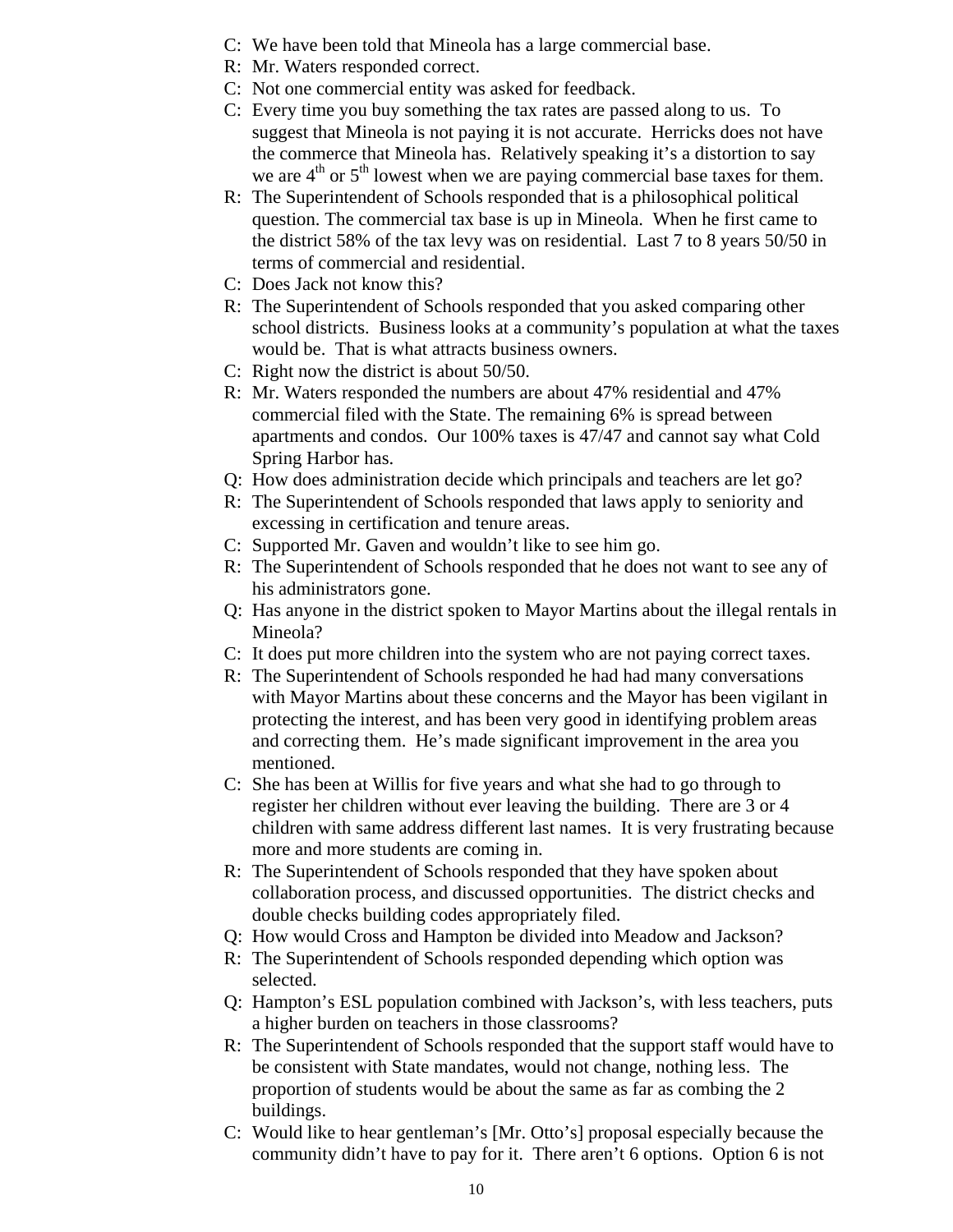an option because everything is the same. Option 5 is not viable because it doesn't save money. Option 1 doesn't have enough room at HS for 7-12. Option 2 not an option because students would change every 2 years, not beneficial to students. Options 3 and 4 are the only options.

- Q: If a school is to close why not close one? Why two? Are there any other options?
- R: The Superintendent of Schools responded that the Board reviewed 6 options and has not requested to adjust or develop any other options. Focus on original options presented. [Mr. Otto's] proposal was similar to option 2.
- R: Dr. Fowler interjected that the number of facilities used, reducing by 1, 2, or 3 buildings were looked at and each of them gave the Board scenarios which reflected the number of buildings. 6 or 5 seemed to represent the best use of the buildings available under each of the scenarios.
- Q: Could someone submit a better option?
- R: Dr. Fowler responded that a number of people who attended the meeting in the cafeteria offered some of things mentioned, at that time were taken under consideration. The Board has said they are open to maintain programs, improving programs and meeting financial goals.
- C: Cross has 51 students going into it next year which is the highest out of 3 elementary schools, and referenced seeing so many strollers in the neighborhood. If you take 169 kids from MD and 213 from Cross you have 382 kids. The cap for that building is 389.
- R: The Supt. of Schools responded that in that particular scenario  $5<sup>th</sup>$  grade is removed.
- C: The resident does not believe the 7 and  $8<sup>th</sup>$  graders belong in the HS.
- C: If the district wants to save money let the teachers teach. You send the teachers out for training. Kids are not learning when the teachers are not there. Substitutes are not the students' teachers.
- C: Option 4 is not reasonable adding to 200 kids to Willis because the cafeteria and playground are small, and there is no parking at Willis. Option 6, to stay the same is ridiculous. The district paid a lot of money for survey. At least you can redraw the lines. Consider class size more balanced in every the schools.
- R: The Superintendent of Schools responded that there is no argument for what you said.
- C: The only cost saving option is 3, which will save more than \$12 a month. You must reconsider.
- R: The Superintendent of Schools responded that we did try to redistrict, it is difficult because schools are the size they are. We don't' want to be in a place to redistrict a  $2<sup>nd</sup>$  grader and their  $3<sup>rd</sup>$  grade sibling is at a different school. Should not redistrict by grade level. He has seen moving boundary lines to adjust enrollments, but won't make adjustments in a particular grade.
- C: First time attending a BOE meeting and he is for option 6. He grew up in E. Williston and feels  $8<sup>th</sup>$  graders in the HS is a mistake. Option 1 is irresponsible to even suggest it. Small class sizes in E. Williston and after he graduated class sizes increased and had to put addition onto the school. He is also concerned with entering into a lease agreement.
- Q: What makes demographics shift to go up?
- R: The Supt. of Schools responded when Cross was re-opened it was to make more space not because enrollment increased. We added more space with the same enrollment.
- Q: Is it comparable to today?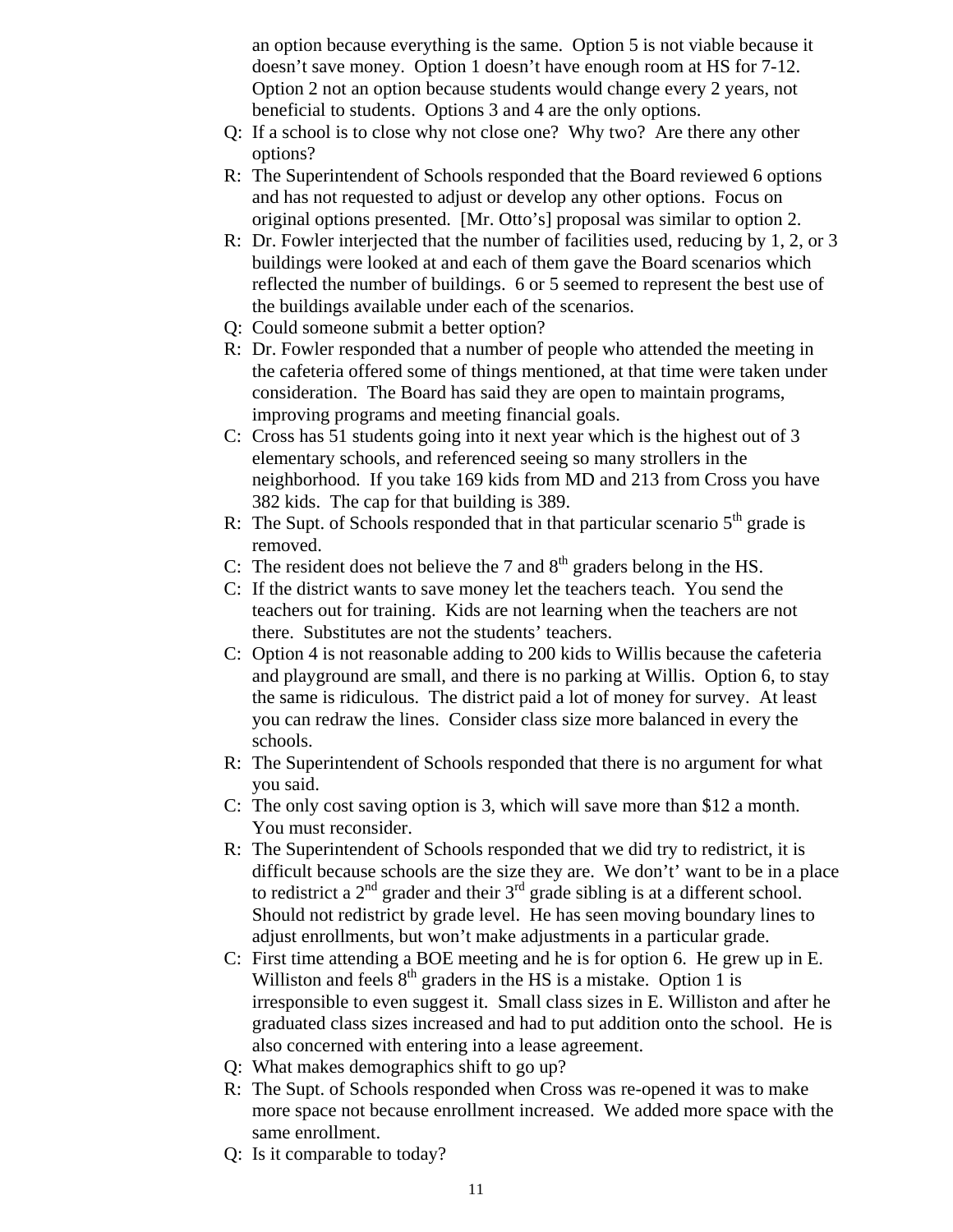- R: The Supt. responded he does not have that information at this time.
- C: The Board is going back on a decision it made twelve years ago to re-open Cross.
- R: The Supt. responded that our projected enrollment since 1996 has remained stable with a slight decline.
- Q: If it has been relatively stable; How does the district know what will happen in five years from now?
- R: The Superintendent of Schools responded that the goal of this reconfiguration Study has 2 purposes: cost effective without sacrificing educational quality; and a long tradition of valuing small elementary buildings. That value had to be incorporated into the study. He is not going to speak for the BOE, but there is a value of small elementary buildings and will try to do everything to preserve it and be efficient at the same time. He has reduced expenses by 9 to 10 million dollars and was able to preserve small elementary buildings.
- C: Thank the district and Board for this hearing. It is important to hear from the parents directly. There is abundant literature on the effects of teacher student ratio. Ask you to factor this information into your decision as well as the fiscal information.
- Q: What is the district's timetable in making a decision? In May 2 Board Members are up for election.
- R: Mr. Siwinski responded that he is hoping to vote on this by this year.
- C: Hampton was chosen because it's square footage is smaller.
- Q: Were the field sizes taken into account?
- R: The Superintendent of Schools responded that we would have to keep the fields.
- Q: How can you rent the building and not the field?
- R: The Superintendent of Schools responded the Board is the owner and will determine what is in the lease. We would have complete access to the fields.
- Q: Could the Board consider something less drastic like putting Pre-K and K back into the elementary buildings? Lease out the first floor and maintain the  $2<sup>nd</sup>$  floor and not lose technology. This would leave neighborhood schools open and it would eliminate some staff.
- Q: Asked Drs. Fowler and Beni for their opinion on something that would help district?
- R: Dr. Beni responded something similar to option 5.
- R: The Superintendent of Schools responded that the only thing to be conscience of in terms of putting Pre-K and Kindergarten back in building is that Kindergarten was ½ day and now it is a full day. We would need more classrooms. With what we have now in terms of dedicated classrooms, Art and Music classrooms would be at risk.
- Q: Would the numbers equal the numbers for Pre-K and Kindergarten going into the buildings as combining Cross and Meadow?
- R: The Superintendent of Schools responded it would be difficult at every building. In the past, 2 sections of Kindergarten at Meadow Drive would be one room now it would need 2 rooms. Universal Pre-K would be ½ day rooms rather than ¼. It would require more room and sacrifice Art and Music space.
- C: The population is very heavy in one school and redistricting should also be considered.
- C: She has 2 students at Cross and is strongly against  $8<sup>th</sup>$  graders in the High School. Option 3 concerns parents of  $4<sup>th</sup>$  graders forced to go to the MS next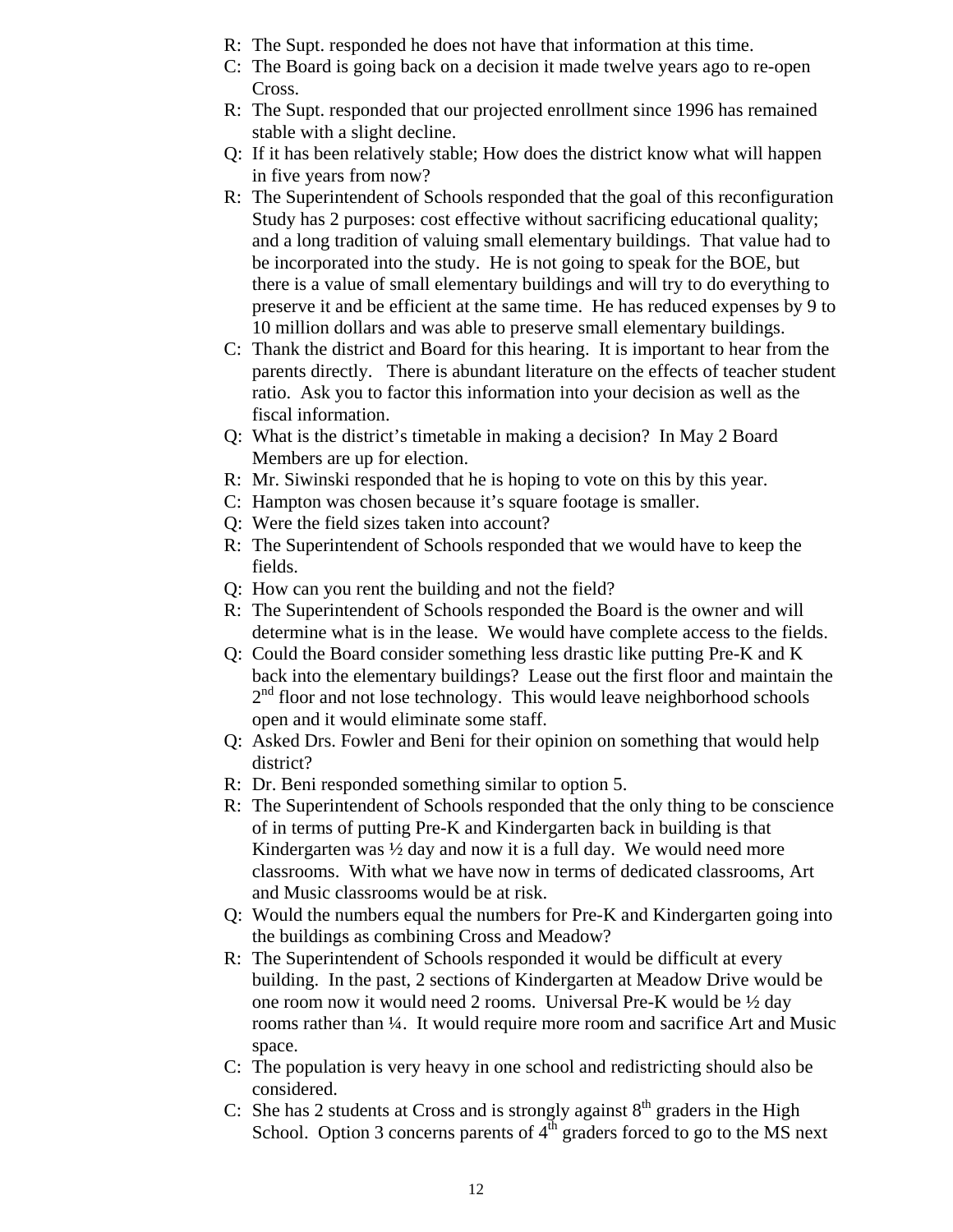year. It disturbs her in not hearing a plan which would need to be executed in a very big hurry for these kids to attend in 2009.

- Q: Who would be handling the transition of  $5<sup>th</sup>$  graders going into the Middle School in 2009? Do you think there is enough time?
- R: Mr. Siwinski responded if option 3 is selected Dr. Licopoli would facilitate it.
- R: The Superintendent of Schools responded that it would be more ideal to implement something like that for 2010, but could be done for 2009. We would have to dedicate all our time and energy in terms of developing a plan reconfiguring schools. There is specific language in contracts as to notification regarding excessing in how it would be met, as well as communications to parents, students and staff.
- C: Asked when a decision is made for either 2009 or 2010 to communicate it to the community. If you do it by 2009 you must have a compelling reason.
- R: The Superintendent of Schools responded that a compelling reason is the issue facing all New York State school districts, the uncertainty of State Aid reduction. Governor Paterson is seriously considering mid-year State Aid reduction and putting a cap on spending levy to levy or budget to budget. A cap is a very challenging aspect for districts when building a budget.
- C: For all of these reasons she finds it hard to believe that within a nine month period from decision to transformation, how you can evaluate and decide, to the best of your ability, for every student affected by this. Give yourselves enough time and don't short circuit the process for \$12 per family a month.
- C: Concerned about increasing class size. Currently 200 students at Meadow Drive, and looking at your options 1,2,3,4, projected enrollments range from 286 to 405.
- Q: Where will the extra 100 or 200 kids being placed at Meadow Drive?
- R: The Superintendent of Schools responded that Music and Art rooms would have to be used and in the 405 scenario a classroom would need to be added and that would be implemented in 2010.
- Q: Would that be sufficient for the extra children at that school?
- R: The Superintendent of Schools responded that he would not recommend it.
- C: Most of these options designate the closing of Cross and Hampton. Between these 2 buildings you will have 31 fewer classrooms. If you have the same number of children and 31 fewer classrooms there will be more crowded classrooms. If close Cross, kids who walk to school now would have to be bussed to Meadow as well as Hampton students to Jackson. All  $5<sup>th</sup>$  graders would need to be bussed as well.
- Q: How many extra buses would the district need to implement options 3 or 4?
- R: The Superintendent of Schools responded the number of buses in our fleet, and the distribution of students would be doable.
- Q: If 6% of the budget is State Aid, what is the total dollar amount?
- R: Mr. Waters responded 6 million dollars in State Aid.
- Q: What will the district do if State Aid is cut by 20% next year?
- R: Mr. Waters responded that building aid is guaranteed. To lose 1 million dollars in State Aid the district would look to reduce the expense side of the budget, and if you did not have it, you would have to go to the tax levy in order to pickup the shortfall from the State. The Board may need to consider using some undesignated fund balance as a short term solution to pay a portion of State Aid loss.
- Q: When will we find out the total State Aid before the budget?
- R: The Superintendent of Schools responded that the Governor will have an executive budget in mid-December. We are anticipating a 20% reduction and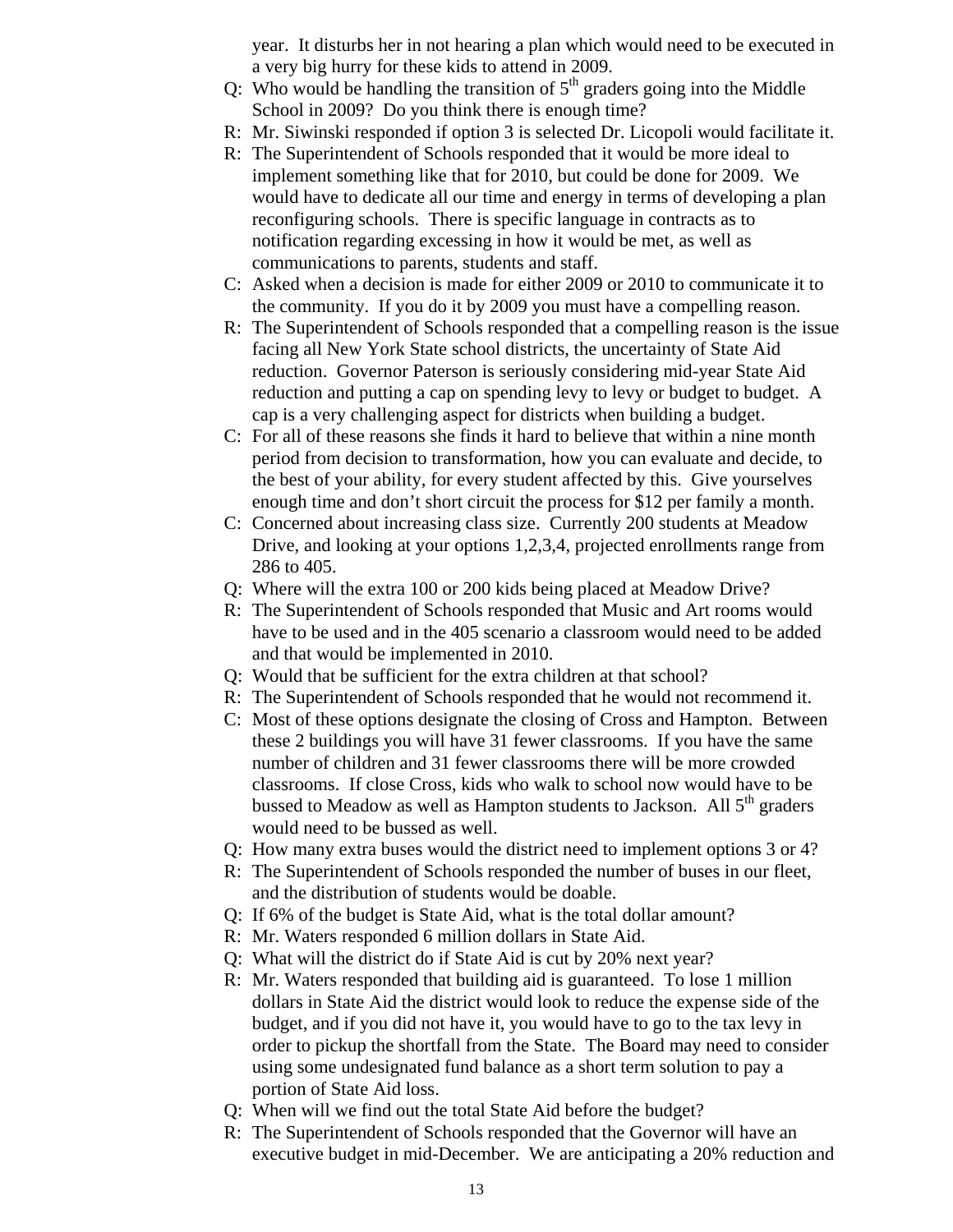a 4% cap on increasing the budget. That for Mineola will definitely result in finding ways to reduce the expense side of the budget. Dr. Fowler interjected the built-in increases are to be considered for next year as well.

- Q: What is the opinion of the faculty and what is their favorite option?
- R: Dr. Beni responded that the question was not posed to the faculty, but these options came out of discussions with the faculty.
- C: Mineola is 9th highest per pupil spending. If we went with these options and saved \$1000 we still would be in the top 10 for spending. If the end game is to bring Mineola in line with everyone else we are not going to get there with these options. Make sure everything is done to reduce expenses internally without cutting teachers.
- Q: Other than reducing per pupil spending what other reason is there?
- C: If option 3 came to pass you would have very little wiggle room.
- Q: Does anyone see these numbers being skewed?
- Q: Do you see the lines of the district being redrawn?
- Q: How can a parent request their child move to a smaller school?
- R: The Superintendent of Schools responded that it is something we would have to go to the drawing board and see if the lines could be adjusted. It would have to be part of the planning process regardless of the option.
- C: There is a difference of 206 students between Jackson and Meadow in option 3 and feels the children will be lost in the shuffle.
- C: Not in favor of  $5<sup>th</sup>$  graders in MS. Between  $4<sup>th</sup>$  and  $5<sup>th</sup>$  grade there is a drastic difference, maturity wise. If the decision is made in January, she feels it is not ample time to prepare  $4<sup>th</sup>$  graders for next year.
- Q: The resident asked Dr. Nagler what he felt because he would be affected by the changes?
- R: Dr. Nagler responded that he shares the sentiments of Dr. Licopoli. He is not in favor of closing any of our buildings, but there is a pragmatic piece to it. Comes down to can we continue to run the district with current configuration? If we can that's wonderful. If we are worried about doing it in 9 months or if it needs to be done in 3 months, planning is key to this so the quicker a proactive solution to the problem, the better. There is no easy decision.
- C: You will be the one we come to.
- R: Dr. Nagler looks forward to it. All of our schools are wonderful and he would hate to see any of them close.
- C: There are more and more children with special needs and putting them into one building utilizing more classrooms you may have 2 times amount of students in Jackson with extra ESL students. You cannot have same program. You cannot maintain same schedule for their needs.
- Q: How will this impact each Board Member?
- R: Mr. Siwinski responded he has a Junior at the High School and a Sophomore in College.
- R: Ms. Salvatore responded she has a Senior at the High School.
- R: Mr. McGrath responded both are out of the system.
- R: Mr. Hornberger responded that he has a  $4<sup>th</sup>$  and  $2<sup>nd</sup>$  grader.
- R: Mr. Hale responded that his child graduated last year.
- C: The resident requested that the Board keep everyone in mind when they make their decision.
- C: Has been a resident for 4 years and her son attends Cross. The enrollment projections are 5 and 10 years out.
- Q: Did the consultants take into account the neighborhood is younger?
- C: Concerned in closing Cross and suppose it needs to be reopened in 5 years.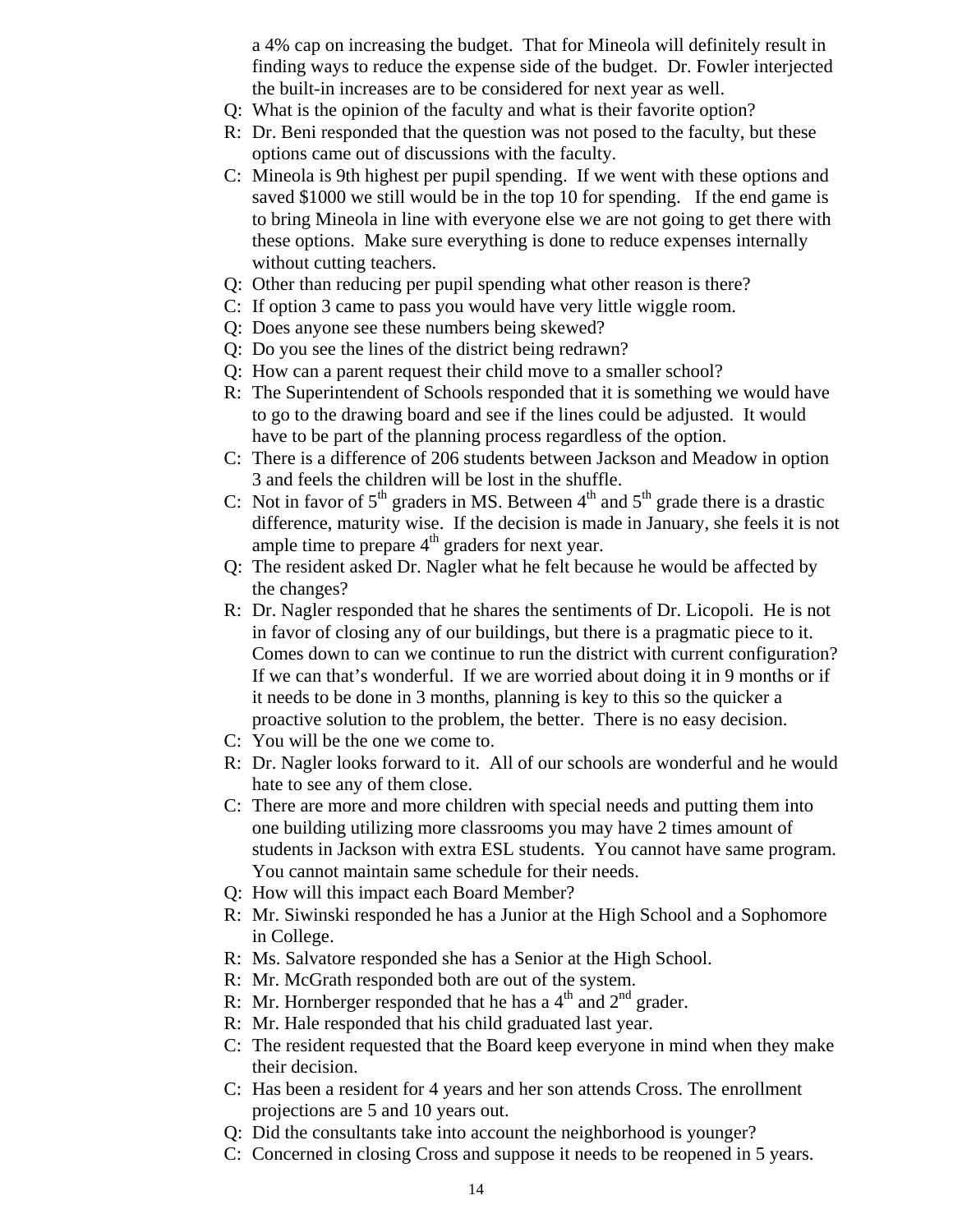- R: Dr. Fowler responded that neighborhood changes are part of the Study. Ask the Superintendent's Office to look at the Study. You will see all of the documents and conversations with developers, real estate, Village and Town Offices. Over a 5 year period these projections are 1 to 2% accurate. Turn over in housing, new people come in and have children and those are factored into the projections. He did not recommend adjusting the 10 year project because it is an entire generation of school children. You are safe using 5 year projection it will be very accurate.
- Q: What is the district willing to do without if nothing is changed?
- C: Even if State Aid remains the same this year additional \$780,000 of salary increase will be in the budget. What is the administration willing to do without and when will we know?
- R: The Superintendent of Schools responded that is the direction they will ask of the Board of Education. We will begin to build the Education Plan and Budget and the Board will be asked for potential cost reductions. Five years ago when we were on a contingency budget, he put together a method for the Board to make decisions in how to perceive the mechanism. That year they reduced spending, off the top, by 2.9 million dollars. It was one of the lowest budget to budget increases and it still failed and they had to reduce an additional 1.7 million. The district implemented a contingent budget.
- C: All of this takes time. If we lose 20% in State Aid and if the mandate from the public is to remain the same, you must look at where the money will come from. Administration and not the kids will be hurt if the budget goes down. The kids will lose late busses, sports, drama, music etc.
- R: The Superintendent of Schools responded that we did not get to this place by luck. The way we reorganized our school system, commitments made to improvement, raising aspirations, staff development, bringing on best practices and no one wants anything taken away. That happens because of the combination of administrative leadership, teacher leadership, and support staff. The answer is not reducing Administrators. He proposed last week 700 to 800,000 dollars in cuts. He will build this educational plan and budget the same way. We will put together, in the same fashion, the options the Board has with respect to expense side reductions. Next meeting is first budget presentation developed in concert with Finance Committee in December that will be a starting point in preparing a final budget and adoption of a tentative budget for late March. Start with potential areas for reduction.
- Q: Can she obtain a copy of what the Board has to reduce expenses?
- R: The Superintendent responded at the  $1<sup>st</sup>$  budget presentation.
- C: A resident recommended that everyone make it their business to attend these meetings so you know what is going on.
- Q: After hearing the public's comments and questions, can you come up with options 7, 8, and 9?
- R: The Superintendent of Schools responded yes there are no limitations. That was the direction we were asked to respond to.
- R: Dr. Fowler responded that if the Board identified elements not reflected in any one of the previous options, then other options could be developed.
- Q: What options are being considered by the Board?
- R: Mr. Siwinski responded that the reason why we are here tonight is to hear the community. His decision will be based on many factors. He has not made up his mind yet, but is close. Mr. Siwinski thinks they really have to discuss it again at the November  $20<sup>th</sup>$  meeting.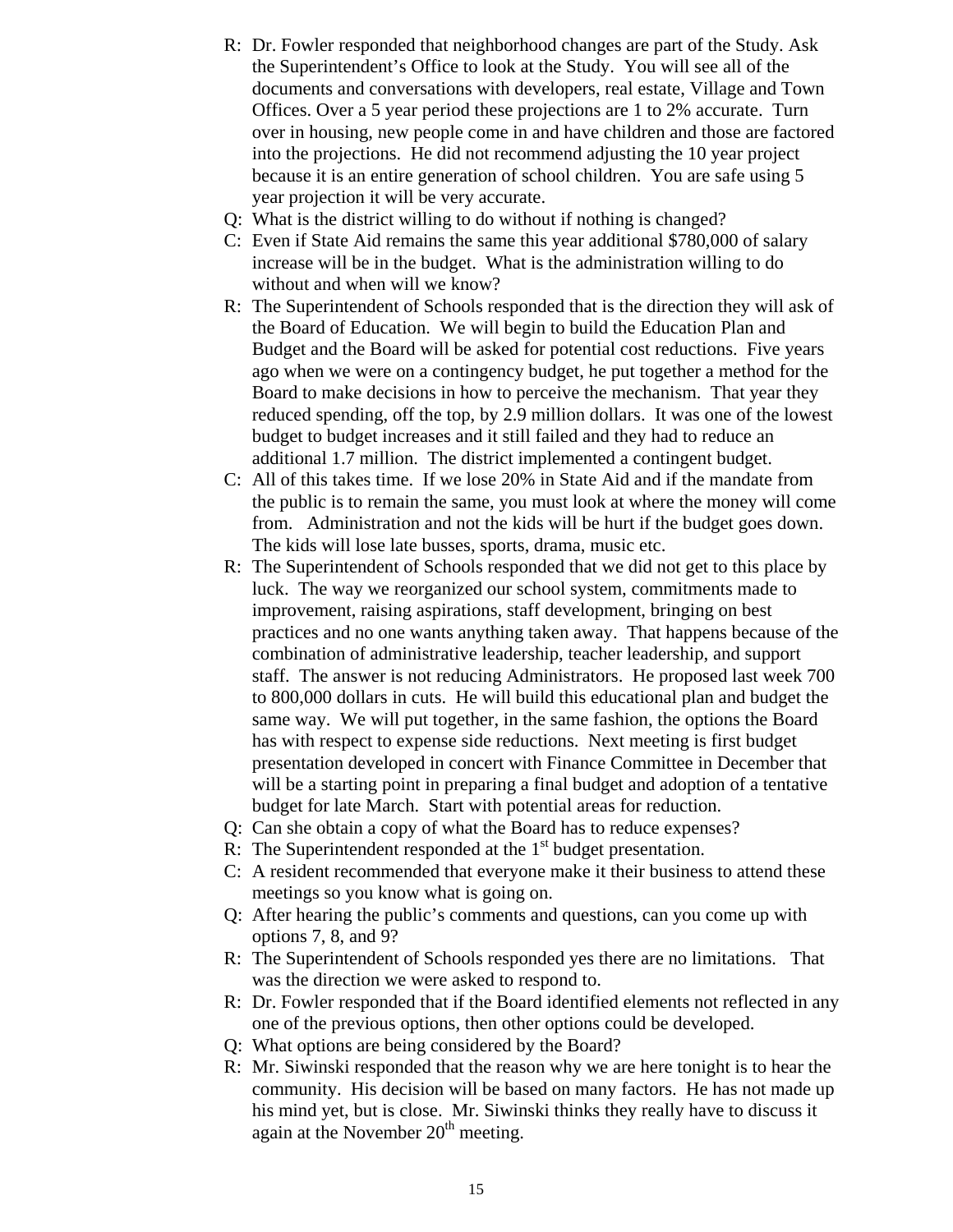- R: Ms. Salvatore responded that in August she put out a cost containment to cut Administrative costs and still believes that is the way to go instead of closing schools. She also stated the possibility of renting Willis.
- R: Mr. Siwinski responded to Ms. Salvatore that the Board cut almost ¼ million out and eliminated one position and you voted no.
- R: Ms. Salvatore responded and more needs to be cut.
- R: Mr. McGrath responded that he is in favor of option 6, for \$12 a month he is not going to gut the system.
- R: Mr. Hornberger responded that he was a member of the Finance Committee and one of their recommendations was the driving force in why Mineola's high per pupil cost is more than the average. A lot of factors: Pre-K is nonfunded by the State; Universal Pre-K; we go above and beyond in services for certain programs; Mineola is a front runner which is costly to do; one of these items is running 7 buildings and the replication of functions as it relates to teachers, administrators, secretaries, and transportation. Not a lot of school districts have that. Zero based at that time decided that it would make sense to look at something else. A cost perspective option. A different program that is more superior. He supported grade configuration study since being a Board Member and as he sees more data, still supports it in concept. He is the only one who has small children in the district who will be impacted the most. He has concerns about State Aid and does not want to be reactive which would make the program diminished. He wants to put the district's best foot forward in making a proactive decision with the best information available. Many factors go into this decision. If we stay with option 6, what happens with the delivery of service when State Aid decreases? He will not be able to support same class sizes. Our budget is going up 4 to 5% and services will be cut and class sizes will increase. If a cap is mandated he has to look at all options and how does the district deliver the best program to each and every child. He is worried about having the same money to support the great programs of today and make them better. Option 6 is best for everyone because of the small schools, but he knows we are going to have issues.
- R: Mr. Hale responded that 23 years ago he bought his house on Roslyn Road and one of the key reasons was Hampton was down the block. This is something that needs to be discussed further. He is not for closing home schools. The idea of renting out Willis makes sense, if anything closes Willis is ready for anyone to utilize. The children in the district are very resilient, and he would like to see more options.
- C: If it means putting 22 kids in a class to keep schools, she is favor. Closing a school is very drastic. She thanked the Board for answering questions.
- C: Urged the Board that if they went forward in reconfiguring schools, to pursue seeking a loop hole in State law in looking at quality over tenure for excessing administrators and teachers. She asked Dr. Nagler to have a very direct transformation plan because they will be going to him as their leader and would like to see him more involved in future meetings. A lot of information shared tonight in how these options were brought to bare, detail a plan that would follow. She would argue that you cannot make an informed decision without seeing the detail as to what needs to go into the plan.
- Q: If Willis closes, where will the programs go?
- R: The Superintendent of Schools responded that part of the same question in terms of how we would service Pre-K if they were to go into the neighborhood schools. We have a program we outsource with Kornreich Center. We provide an after-school Special Ed program for Willis.